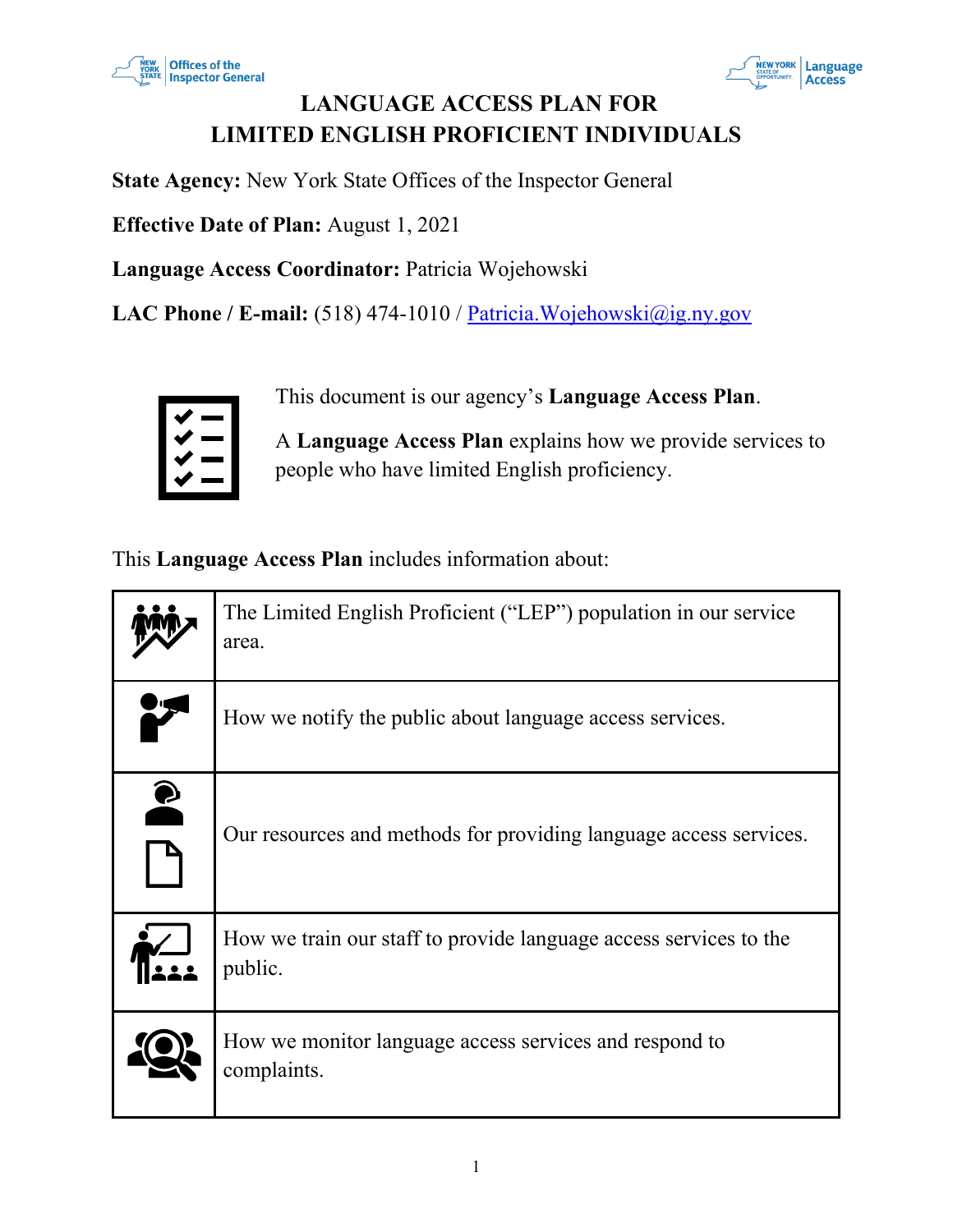



# **Table of Contents**

| PART 2 – The Limited English Proficient Population in Our Service Area4      |  |
|------------------------------------------------------------------------------|--|
| PART 3 – Public Outreach About the Availability of Language Access Services5 |  |
|                                                                              |  |
|                                                                              |  |
|                                                                              |  |
|                                                                              |  |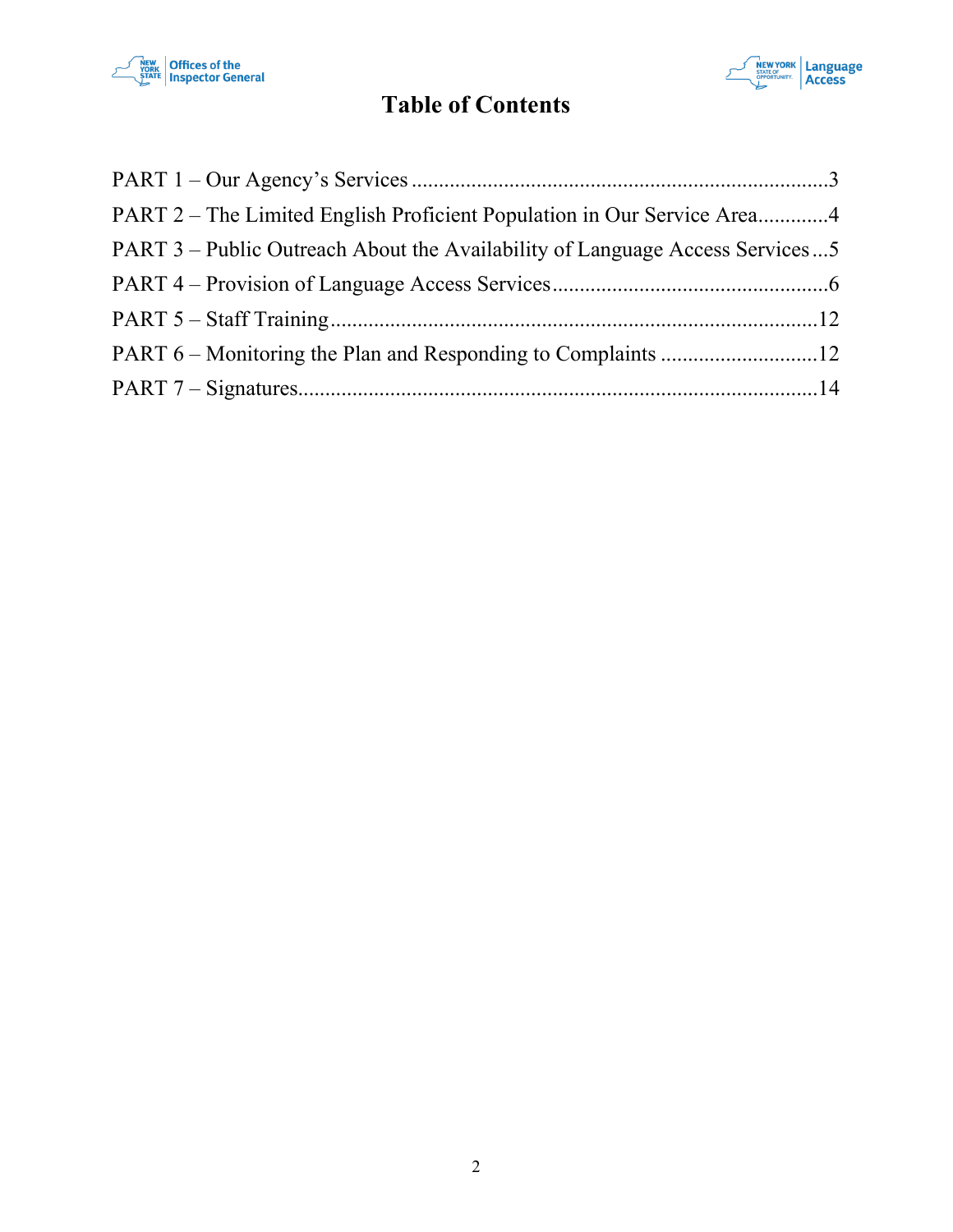



<span id="page-2-0"></span>

**We prepared this Language Access Plan ("Plan") to comply with Executive Order No. 26, as amended by Executive Order No. 26.1, which established New York's Statewide Language Access Policy. [1](#page-2-1) This Plan explains how we make sure that Limited English Proficient ("LEP") individuals have meaningful access to agency services, programs, and activities.**

**In this Plan, LEP individuals are understood as people who do not speak English as their primary language and who have a limited ability to read, speak, write, or understand English.** 

**Our agency's services to the public include:**

The Office of the New York State Inspector General ["NYSIG"], as established by Executive Law Article 4-A, is entrusted with the responsibility of ensuring that New York State government, its employees, and those who work with the State meet the highest standards of honesty, accountability, and efficiency.

The Office of the New York State Welfare Inspector General ["OWIG"], as established by section 74 of the Executive Law, is responsible for maintaining the integrity of New York State's public assistance programs.

The Office of the New York State Workers' Compensation Fraud Inspector General ["WCFIG"], as established by section 136 of the Workers' Compensation Law, is responsible for investigating violations of the laws and regulations pertaining to the operation of the workers' compensation system.

The Office of the Gaming Inspector General ["GIG"], as established by the Upstate New York Gaming and Economic Development Act, has the duty to receive and investigate complaints from any source concerning allegations of corruption, fraud, criminal activity, conflicts of interest or abuse in the Gaming Commission.

Collectively, the four offices are known as The Offices of the Inspector General ["OIG"].

OIG does not provide direct services to the general public, but instead interacts with individuals who allege or have knowledge of misconduct and other abuses listed above.

<span id="page-2-1"></span><sup>1</sup> For additional information about our agency's obligations to provide language access services, please visit: https://www.ny.gov/language-access-policy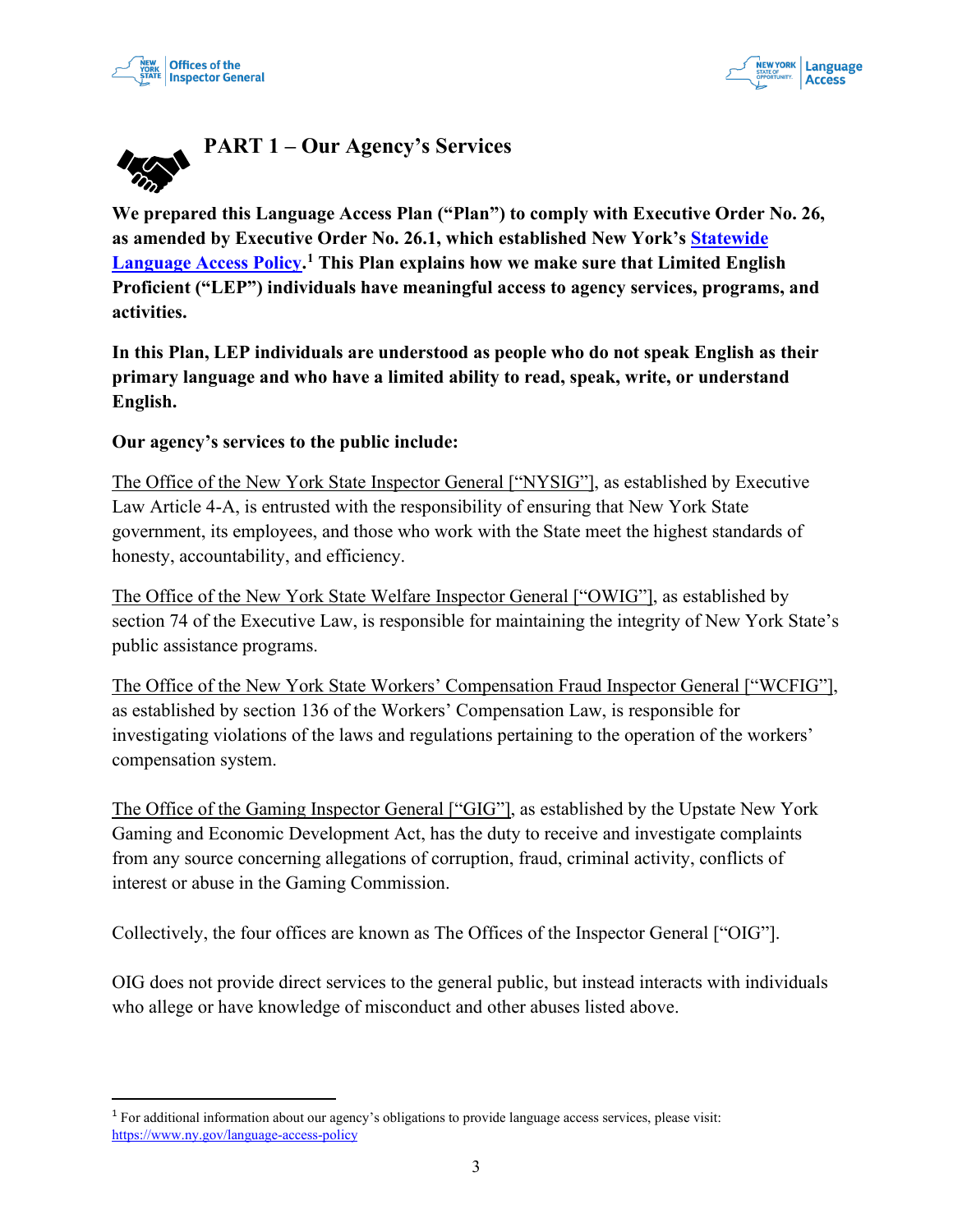



<span id="page-3-0"></span>

**Our agency uses U.S. Census data (including data from the American Community Survey) to determine the top ten languages most commonly spoken by LEP individuals in New York State.** 

**The estimated total number of LEP individuals in our service area is:** Approximately 2.5 million LEP individuals in New York State.

| $\#$             | Language       | <b>Estimated Number of</b><br><b>LEP Speakers</b> |
|------------------|----------------|---------------------------------------------------|
| $\mathbf{1}$     | Spanish        | 1,201,322                                         |
| $\overline{2}$   | Chinese        | 379,745                                           |
| $\mathbf{3}$     | Russian        | 119,380                                           |
| $\boldsymbol{4}$ | Yiddish        | 64,070                                            |
| 5                | Bengali        | 64,020                                            |
| 6                | Korean         | 55,506                                            |
| $7\phantom{.0}$  | Haitian Creole | 54,746                                            |
| 8                | Italian        | 46,431                                            |
| 9                | Arabic         | 40,781                                            |
| 10               | Polish         | 34,840                                            |

**The top ten languages spoken by LEP individuals in New York State are:**

Our agency will reassess the public's language needs at least every two years after the effective date of this Plan.

#### **Our agency tracks encounters with LEP individuals in the following ways:**

OIG tracks its contacts with LEP individuals through three means: OIG's Case Management Unit, OIG's regional administrative staff, and OIG's Finance Unit. While the LEP population OIG serves is fairly small, the great majority of those contacts occur through OIG's Case Management Unit (CMU), which processes almost all intake complaints and contacts from the public. Along with information collected from CMU, OIG also cross references with regional administrative staff at each of its offices to further ascertain whether any LEP individuals sought assistance via an in-person contact. Finally, OIG confers with its Finance Unit to see whether there were any other LEP services contracted for as a part of investigations or operations, for example, utilizing a translation service for documents.

The number of LEP individuals served by OIG on an annual basis is fairly small. Of the estimated 4,967 complaints received in 2020 by OIG, 8 spoke Spanish. OIG has developed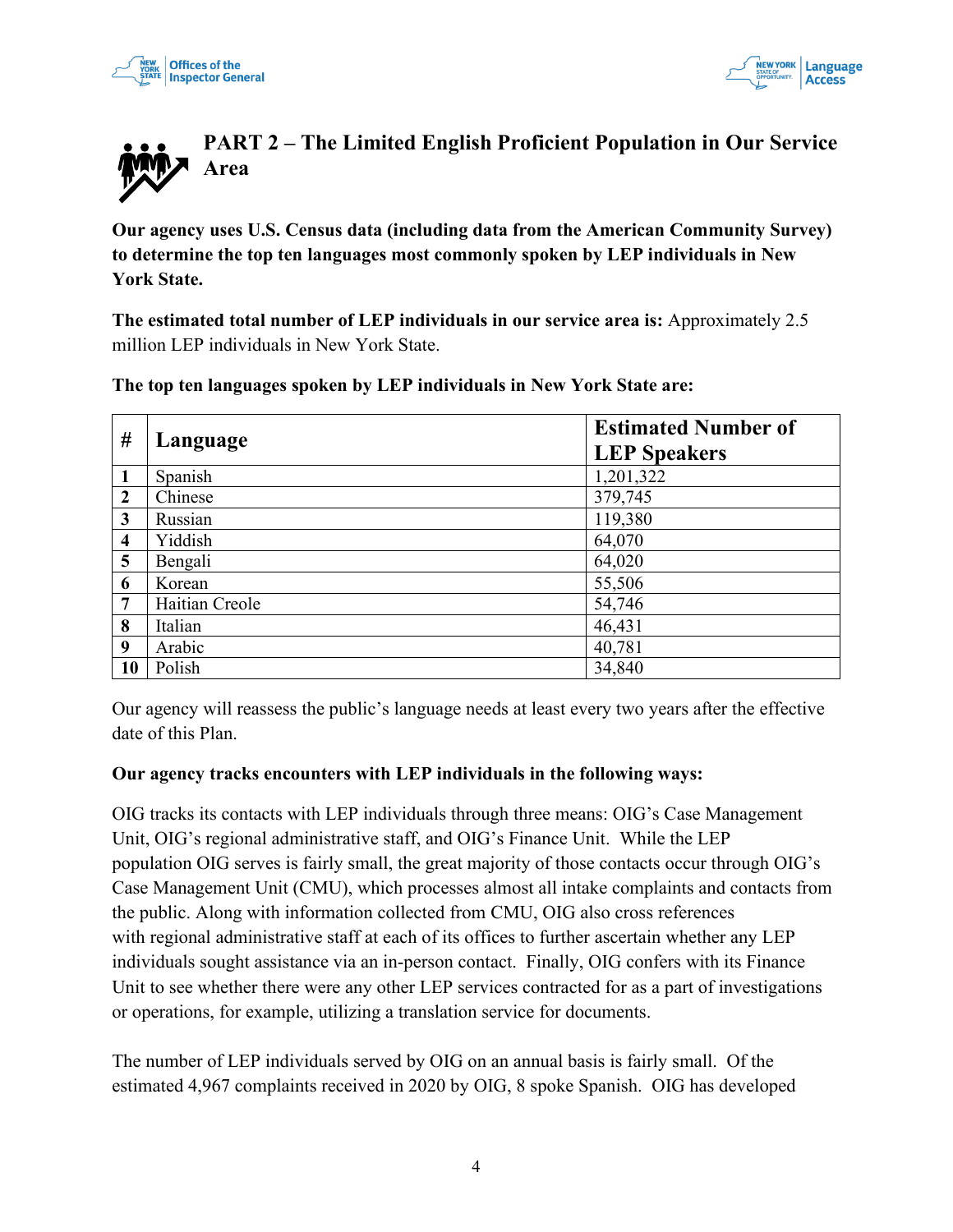

standardized protocols where all contacts with LEP individuals and their requested languages are tracked. The OIG Language Access Coordinator regularly tracks this data by monitoring usage and noting any deficiencies through contacts with CMU, regional administrative staff and OIG Finance Unit on a monthly basis. This information is up-to-date and is reviewed for accuracy and efficiency periodically by OIG's Chief of Staff and senior operations team.

<span id="page-4-0"></span>

**Our agency informs LEP individuals about their right to free language assistance services in the following ways, using at least the top ten languages shown in Part 2 of this Plan:**

 $\boxtimes$  LEP individuals are directly informed by our staff

**In which ways?** LEP individuals who contact OIG (whether by phone or in person) are informed of free language assistance services, either by bilingual staff (who are fluent in the requested language) or through telephone interpreting service.

 $\boxtimes$  Signs posted about language assistance services

 $\boxtimes$  In areas operated by the agency and open to the public

 $\Box$  Other (describe)

 $\boxtimes$  Information is published on our agency's website in at least the top ten languages spoken by LEP individuals in New York State

- $\Box$  Outreach and presentations at schools, faith-based groups, and other community organizations **What are the LEP populations targeted?**
- $\Box$  Local, non-English language media directed at LEP individuals in their languages **What are the LEP populations targeted?**

 $\Box$  Social media posts directed at LEP individuals in their languages **What are the LEP populations targeted?**

 $\boxtimes$  Telephonic voice menu providing information in non-English languages

**In which languages?** Arabic, Bengali, Chinese, Haitian-Creole, Italian, Korean, Polish, Russian, Spanish, Yiddish.

☒ Other (describe)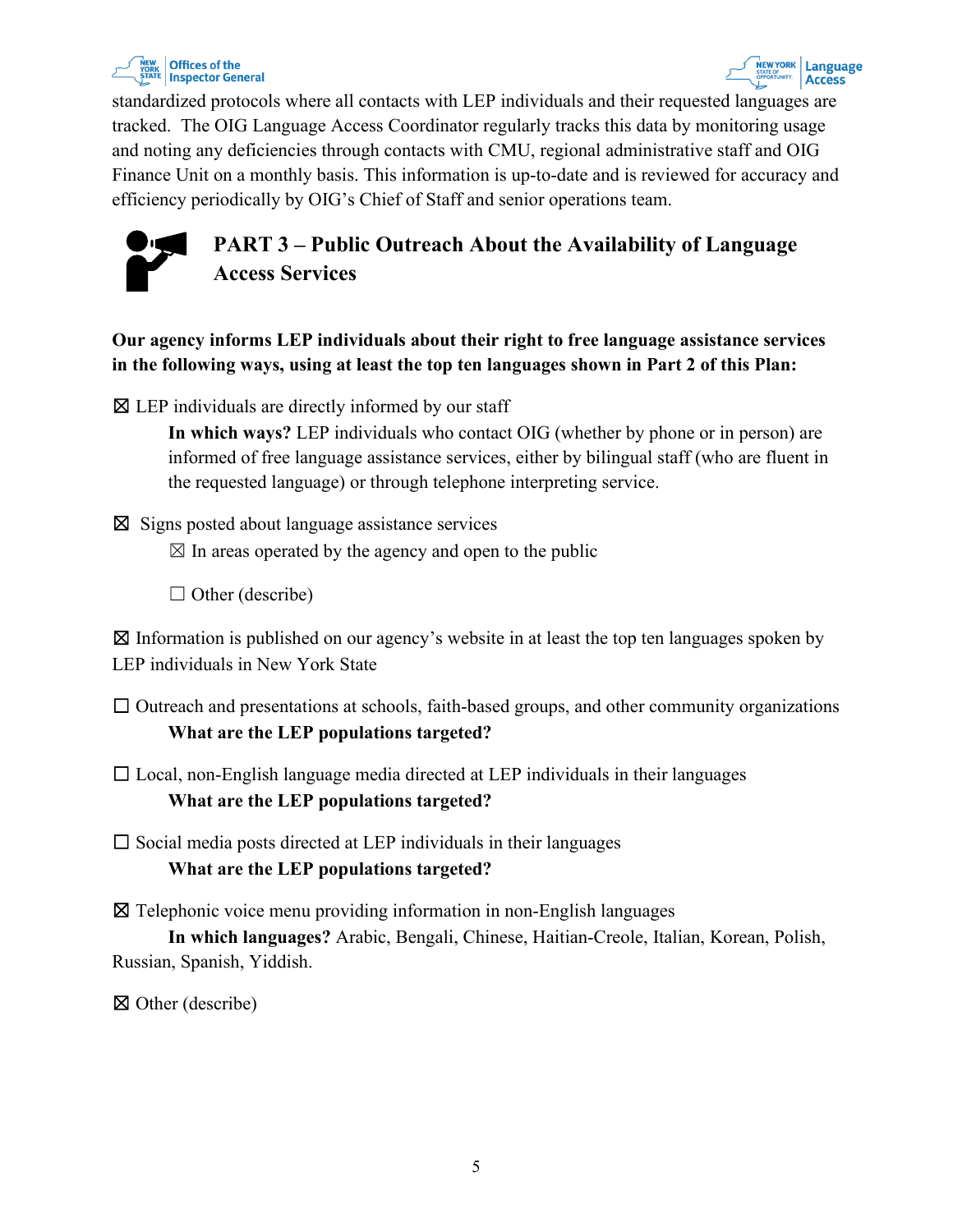

#### **NEW YORK Language** Access

# <span id="page-5-0"></span>**PART 4 – Provision of Language Access Services**

### **A. Determining the Need for Services**

**During** *in person* **encounters, our agency uses the following tools to determine whether an individual is LEP, and what their primary language is:**

☒ "I Speak" posters or visual aids that provide information about free interpreting services in multiple languages

☒ Reception staff make those determinations based on training and experience

 $\boxtimes$  Bilingual staff members, where available, assist in identifying LEP individual's language

☒ Other (describe) OIG's trained Case Management Unit staff and/or trained investigators are staff most likely to come in contact with LEP individuals and make this determination in most cases. OIG investigators are equipped with "I Speak" information when in the field. Similarly, OIG's training staff are equipped with "I Speak" information when conducting trainings at State agencies, as are any staff members conducting outreach and other presentations.

# **On** *telephone calls***, our agency uses the following tools to find out if an individual is LEP, and what their primary language is:**

☒ Reception staff make those determinations based on training and experience

 $\boxtimes$  Bilingual staff members, where available, assist in identifying an LEP individual's language

☒ Telephonic interpreting service

 $\Box$  Other (describe)

## **Our agency's protocols for assessing whether an individual needs** *oral interpreting* **services in different service situations is as follows:**

☒ **During office in-person encounters:** OIG's trained Case Management Unit personnel, frontline staff or investigators first determine, if possible, the language spoken by the LEP individual. If OIG is unable to determine the individual's language, OIG staff will utilize the "I Speak" information to facilitate language identification. Once the LEP individual's language is determined, he/she is assisted by an OIG bilingual staff member, if available. When the LEP individual's language is not among those spoken by a bilingual staff member, OIG staff connects the LEP individual with OIG's free telephonic interpreting service.

☒ **At initial contact in the field:** OIG staff are trained to first ask open-ended questions to determine language proficiency. In addition, all OIG staff have been provided with "I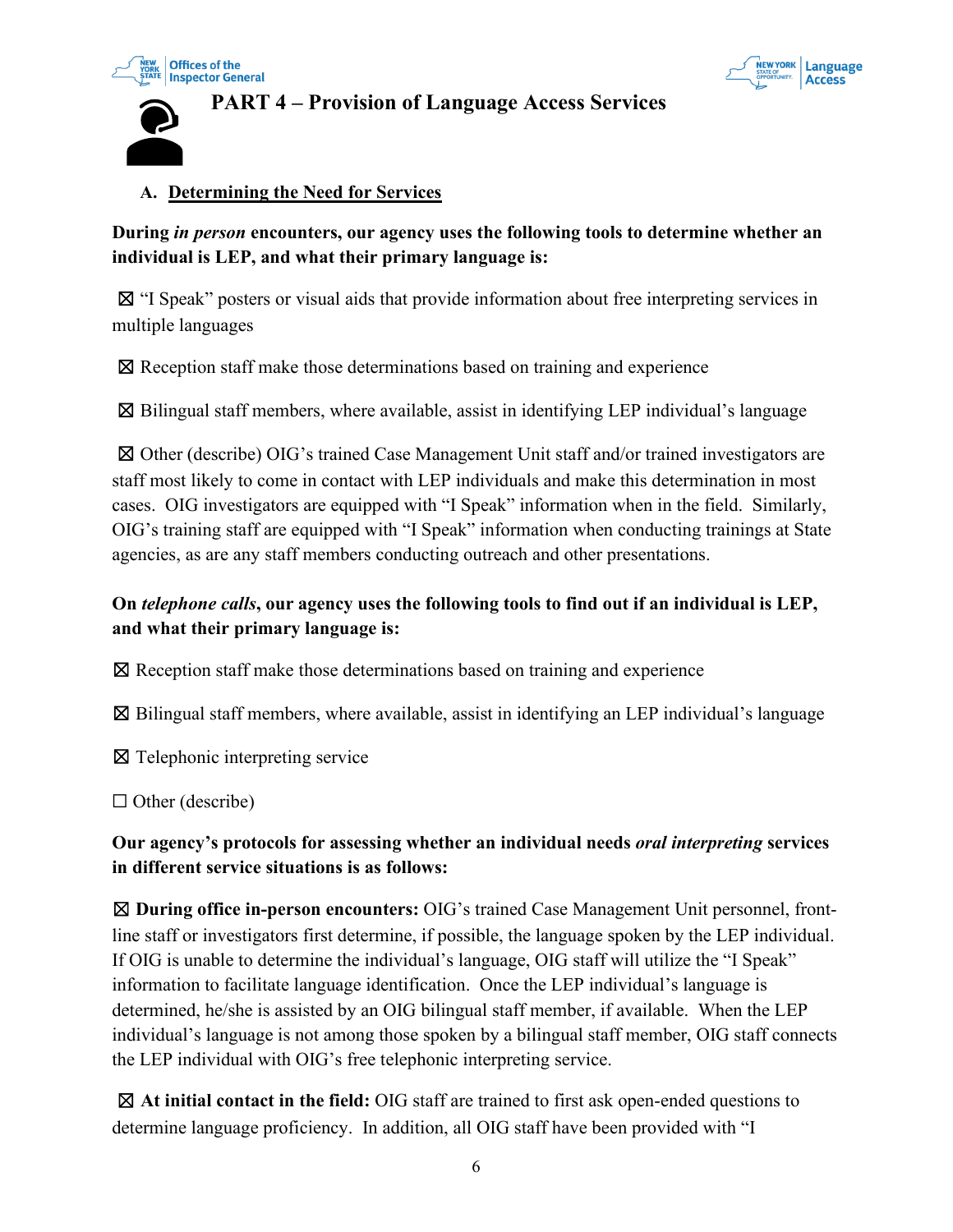

Speak" information to assist in determining the LEP individual's requested language. When OIG staff is fluent in the requested language and is available to assist, that staff member will serve as an interpreter for the LEP individual. In the event the LEP's individual requested language is not spoken by a bilingual staff member, OIG staff connects the LEP individual with OIG's free telephonic interpreting service for assistance.

☒ **When speaking on the telephone:** OIG assesses whether the LEP individual needs oral interpreting services when it becomes apparent that the individual does not speak English at a level that will allow him/her to interact effectively with the OIG staff. Trained Case Management Unit personnel, front-line staff or investigators first determine, if possible, the language spoken by the LEP individual. If a bilingual staff member is fluent in the language spoken by the LEP individual, the individual will receive immediate assistance from OIG staff. When the LEP individual's language is not among those spoken by a bilingual staff member, OIG staff connects the LEP individual with OIG's free telephonic interpreting service.

☒ **For pre-planned appointments with LEP individuals:** Prior to meeting with LEP individuals, OIG informs the individual(s) of free interpreting services, either through a bilingual staff member who is fluent in the LEP individual's language, or through an interpreting service.

☒ **Other (describe):** Prior to conducting an interview of an LEP individual, OIG determines the language of the LEP individual and either utilizes a bilingual staff member to assist, telephonic interpretation services (if appropriate), or solicits an in-person interpreting service available on the NYS OGS Statewide Administrative Services Contract to schedule an interview.

# **Our agency records and maintains documentation of each LEP individual's language assistance needs as follows:**

OIG has developed standardized protocols where all contacts with LEP individuals and their requested languages are tracked. The OIG Language Access Coordinator regularly tracks this data by monitoring usage and noting any deficiencies through contacts with CMU, regional administrative staff and OIG Finance Unit on a monthly basis. This information is up-todate and is reviewed for accuracy and efficiency periodically by OIG's Chief of Staff and senior operations team.

# **B. Oral Interpreting Services**

### **Our agency has made the following resources available for oral interpreting requests:**

 $\Box$  Bilingual staff members who work directly with LEP individuals

# **Number of staff and languages spoken:**

 $\boxtimes$  Bilingual staff members who provide oral interpreting services on a volunteer basis **Number of staff and languages spoken:** Spanish (4), Russian (1), Ukrainian (1), Chinese (Mandarin and Shanghainese) (1)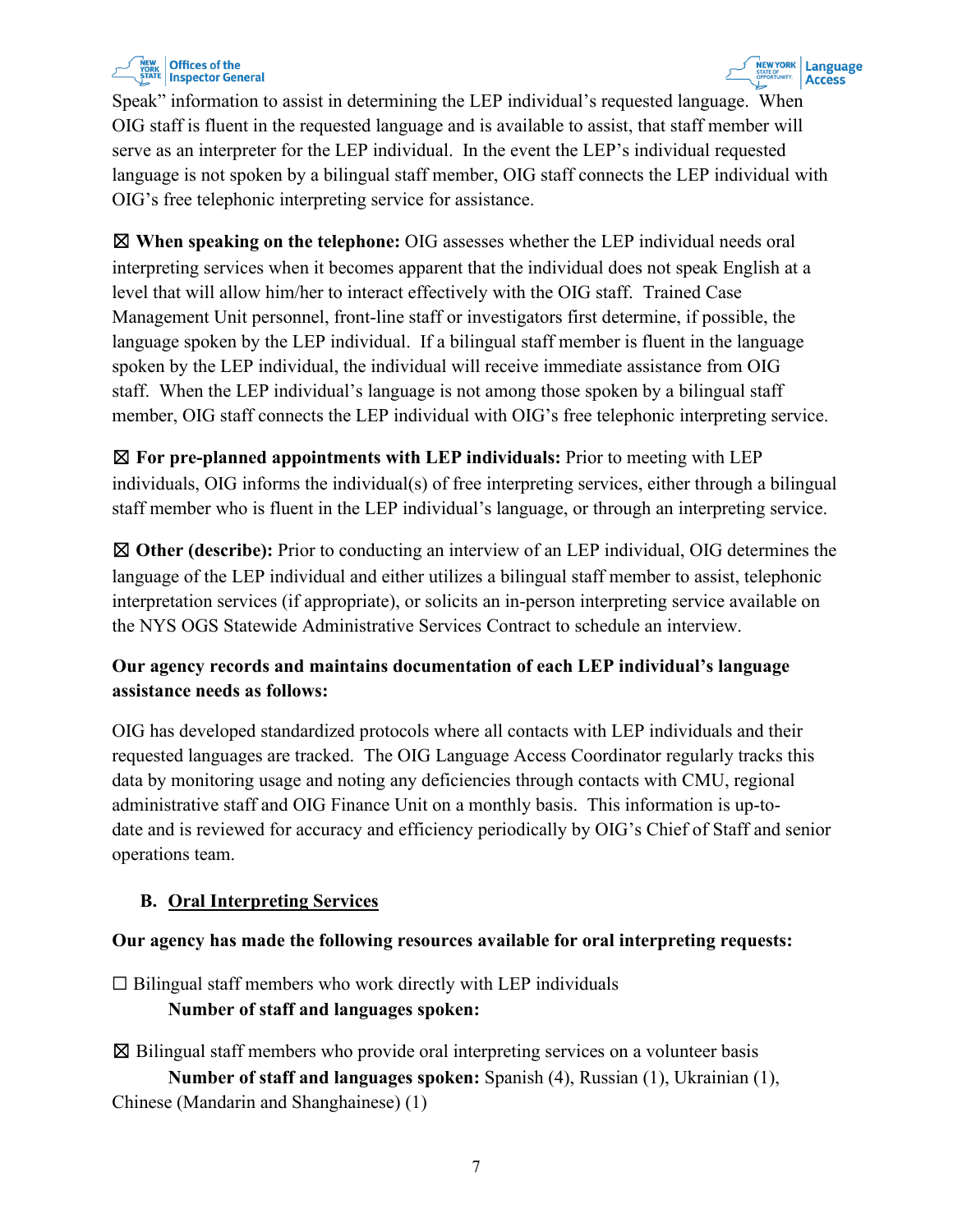



☒ Telephonic interpreting service

**Name of Vendors:** OIG uses LinguaLinx and potentially any vendor under the NYS OGS Statewide Administrative Services Contract.

# $\Box$  Contracts or other arrangements with school and community organizations **Number of staff and languages spoken:**

□ Other (Describe)

**Our agency protocols for informing LEP individuals that free interpreting services will be provided and that they do not need to provide their own interpreters is as follows:**

☐ **During office in-person encounters:** OIG staff are trained to inform LEP individuals of OIG's free interpreting services via bilingual OIG staff members or telephonic interpreting services.

☒ **At initial contact in the field:** OIG staff are trained to inform LEP individuals of OIG's free interpreting services via bilingual OIG staff members or telephonic interpreting services.

☒ **When speaking on the telephone:** OIG staff are trained to inform LEP individuals of OIG's free interpreting services via an OIG bilingual staff member or telephonic interpreting service.

☒ **For pre-planned appointments with LEP individuals:** OIG staff are trained to inform LEP individuals of OIG's free interpreting services via bilingual OIG staff members, telephonic interpretation services (if appropriate), or through an in-person interpreting service.

### ☐ **Other (describe):**

### **Our agency's protocols for obtaining interpreting services in a timely manner is as follows:**

OIG has trained staff to promptly contact an interpreter in a timely manner upon request by an LEP individual or upon making a determination that an interpreter is needed. OIG only utilizes interpreting services listed on OGS-approved contracts, who guarantee what OIG determines to be an acceptable response time.

# **If an LEP individual insists on using a family member, friend, or other person as an interpreter, our protocols for deciding whether to accept or decline such an arrangement is as follows:**

LEP individuals that come into contact with our agency will be informed of the availability of free interpreting services. Generally, an LEP individual may not use a family member, friend, or minor as an interpreter. However, **during emergencies** an LEP individual will be permitted to use a minor, a family member or friend as an interpreter. Upon request, an LEP individual may also be permitted to use a minor, a family member or friend as an interpreter for routine matters, such as asking the location of the office, hours of operation or rescheduling an appointment. Where the interaction with the LEP individual occurs at the agency's office, and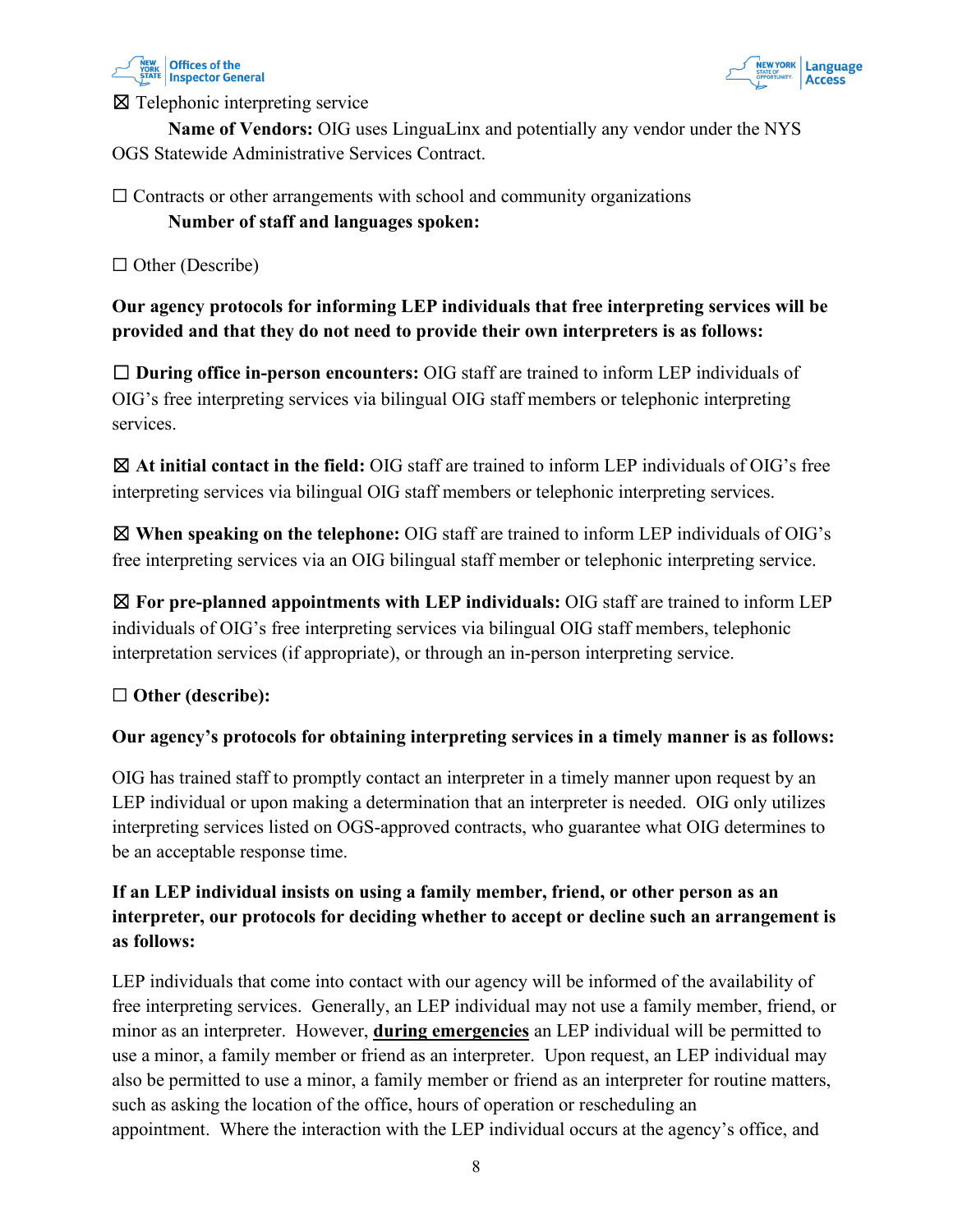



an individual is permitted to use an interpreter of his or her choosing, he or she must fill out a written consent/waiver form.

However, where an LEP individual is engaged in official business with our agency, including filling out applications, interviews, and/or when any legal or official matters are involved, an LEP individual will not be permitted to use an interpreter of their own choosing, as discussed above. Instead, OIG will provide an independent interpreter.

# **Our agency provides information to all staff members who have contact with the public about how to obtain oral interpreting services. Our protocol in this regard is as follows:**

At the beginning of employment all OIG staff are provided with instructions on obtaining interpretation services. New staff are also directed to OIG's intranet with instructions to review and understand all staff content, which includes OIG's Language Access Plan. Moreover, OIG's Chief Counsel or her designee provides annual all-staff training on OIG's Language Access Plan, which includes procedures for obtaining language-access services, as well as broader training topics on cultural sensitivity, inclusion, and confidentiality. New York State's Statewide Learning Management System also provides an annual training module on language access, which contains information about how to obtain oral interpreting services.

# **The agency's Language Access Coordinator ("LAC") maintains a list of oral interpreting resources that are available to staff. This resource list includes:**

- ☒ Names and contact information for all resources
- ☒ Names and locations of staff members who are available to act as interpreters or provide services directly in an LEP individual's primary language
- $\boxtimes$  Languages in which each interpreter or service is qualified
- ⊠ Procedures for accessing each interpreter or service

# **Our agency records and maintains documentation of oral interpreting services provided to LEP individuals at each encounter. Our protocol in this regard is as follows:**

OIG has developed standardized protocols where all contacts with LEP individuals and their requested languages are tracked. The OIG Language Access Coordinator regularly tracks this data by monitoring usage and noting any deficiencies through contacts with CMU, regional administrative staff and OIG Finance Unit on a monthly basis. This information is up-to-date and is reviewed for accuracy and efficiency periodically by OIG's Chief of Staff and senior operations team.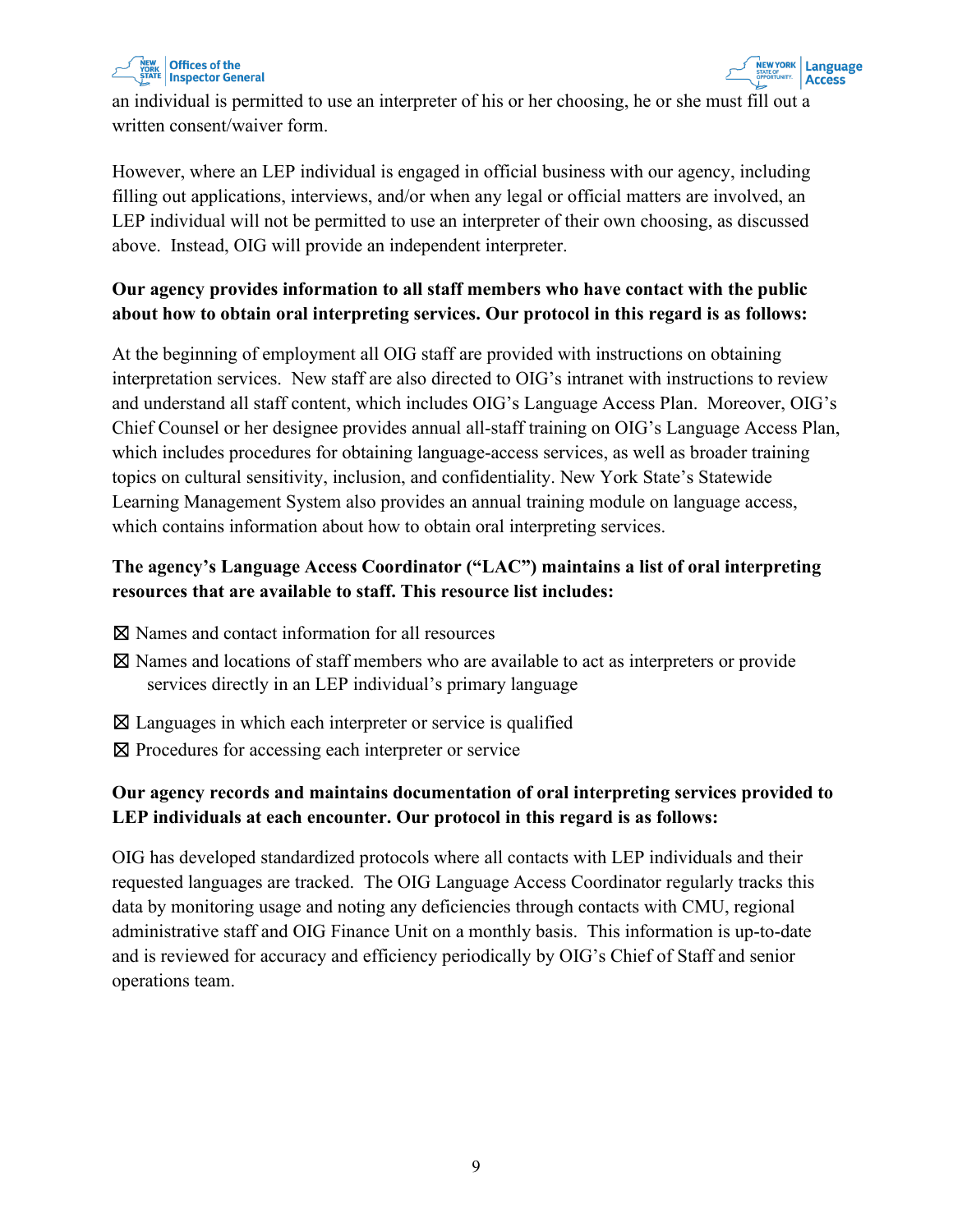



#### **Cultural Competence and Confidentiality**

#### **Our agency makes sure interpreters are culturally competent[2](#page-9-0) in the following ways:**

The linguistic competence of bilingual staff is self-assessed. Cultural competence, cultural sensitivity, inclusion and confidentiality are topics covered in OIG staff trainings. Where the agency utilizes independent interpreting services, that vendor will implement quality assurance standards to guarantee that its interpreters are trained and are linguistically and culturally competent, as in accordance with vendor requirements on all New York State-approved vendor interpretation services contracts and in accordance with New York State Law.

# **Our agency makes sure interpreters follow state and federal confidentiality protocols in the following ways:**

Where the agency utilizes independent interpreting services, that vendor must adhere to and enforce confidentiality standards that are also in accordance with New York State-approved vendor interpretation services contracts and New York State Law.

#### **C. Translations of Documents**

**At least every two years after the effective date of this Plan, our agency determines and reassesses vital documents (including website content) that must be translated. This process is accomplished in the following ways:**

The Language Access Assessment Team is comprised of the Language Access Coordinator, Chief Counsel, Chief of Staff, Deputy Chief of Staff, Assistant Director of Finance, Director of IT, Chief of Investigations for the Case Management Unit, and Deputy Inspector General for Communications. Its mission includes reassessing language access internal operations, vendors, OIG's documents, website content and the like, every two years.

## **Our agency's process for making sure documents are written in plain languag[e3](#page-9-1) before they are translated into other languages is as follows:**

Members of OIG's Language Access Assessment Team are tasked with ensuring that documents are written in plain language before they are translated into other languages.

#### **Our agency has the following resources available for translation of documents:**

☒ Contracts with vendors for translation services

```
https://minorityhealth.hhs.gov/Assets/pdf/checked/Assuring_Cultural_Competence_in_Health_Care-1999.pdf
```
<span id="page-9-0"></span><sup>2</sup> Cultural Competence is defined as *a set of congruent behaviors, attitudes, and policies that come together in a system or agency or among professionals that enables effective interactions in a cross-cultural framework.* U.S. Department of Health and Human Services, Office of Minority Health. 2000. Assuring Cultural Competence in Health Care: Recommendations for National Standards and an Outcomes-Focused Research Agenda. Extracted from:

<span id="page-9-1"></span><sup>&</sup>lt;sup>3</sup> The Plain Writing Act of 2010 defines plain language as writing that is clear, concise, well-organized, and follows other best practices appropriate to the subject or field and intended audience. Extracted from: https://www.govinfo.gov/app/details/PLAW-111publ274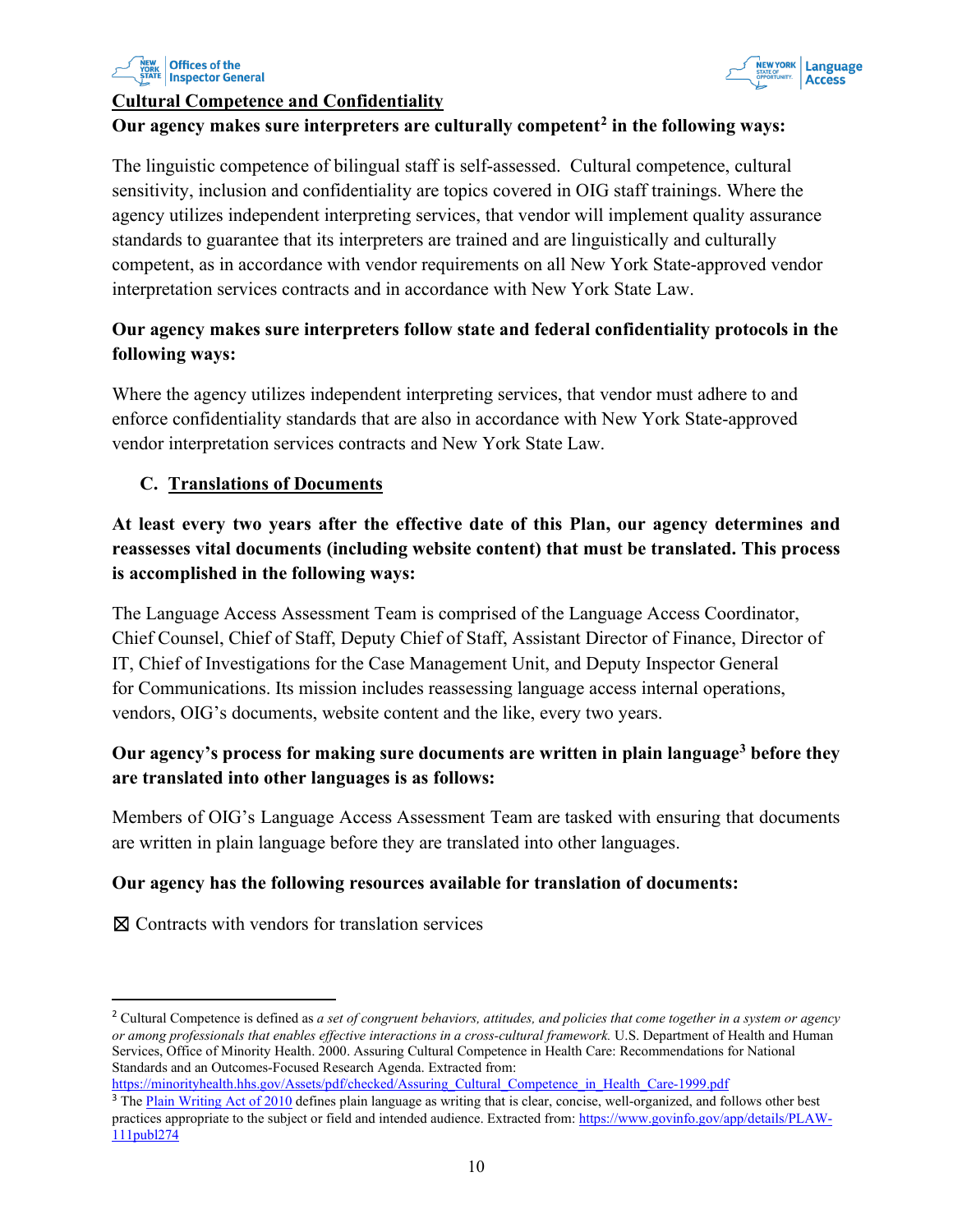



**Names of vendors:** Vendors assigned under OGS Statewide Administrative Services Contract.

 $\Box$  Contracts or other arrangements with schools and community organizations

### **Names of schools/organizations and languages:**

 $\Box$  Translation of documents by bilingual staff members

 $\Box$  Other (describe)

## **The agency's Language Access Coordinator ("LAC") maintains a list of translation resources that are available to staff. This resource list includes:**

☒ Names and contact information for all resources

- $\boxtimes$  Names and locations of staff members who are available to provide translations of documents
- $\boxtimes$  Languages in which each translation service is qualified
- ☒ Procedures for accessing each translation service

# **Our agency translates documents that LEP individuals submit in their primary languages in a timely manner. Our protocol in this regard is as follows:**

OIG will solicit an outside translation service who must guarantee a reasonable response time in the translation of documents.

## **The following non-exhaustive list of documents are currently translated by our agency in the languages indicated:**

In compliance with Executive Order 26.1, our agency will complete translations of the below list of documents in the newly added top languages (Arabic, Italian, Polish, and Yiddish) by August 1, 2022 and the additional top languages promptly.

- *AR: Arabic*
- *BE: Bengali*
- *CH: Chinese*
- *HA: Haitian-Creole*
- *IT: Italian*
- *KO: Korean*
- *PO: Polish*
- *RU: Russian*
- *SP: Spanish*
- *YI: Yiddish*

|                                 | <b>Top Ten Languages</b>    |                             |                             |                             |                             |                             |                             |                             |                             |                             |
|---------------------------------|-----------------------------|-----------------------------|-----------------------------|-----------------------------|-----------------------------|-----------------------------|-----------------------------|-----------------------------|-----------------------------|-----------------------------|
| <b>Name</b>                     | <b>AR</b>                   | BE                          | <b>CH</b>                   | HA                          | IT                          | <b>KO</b>                   | PO                          | <b>RU</b>                   | SP                          | YI                          |
| <b>OIG</b><br>Complaint<br>Form | By end of<br>August<br>2021 | By end of<br>August<br>2021 | By end of<br>August<br>2021 | By end of<br>August<br>2021 | By end of<br>August<br>2021 | By end of<br>August<br>2021 | By end of<br>August<br>2021 | By end of<br>August<br>2021 | By end of<br>August<br>2021 | By end of<br>August<br>2021 |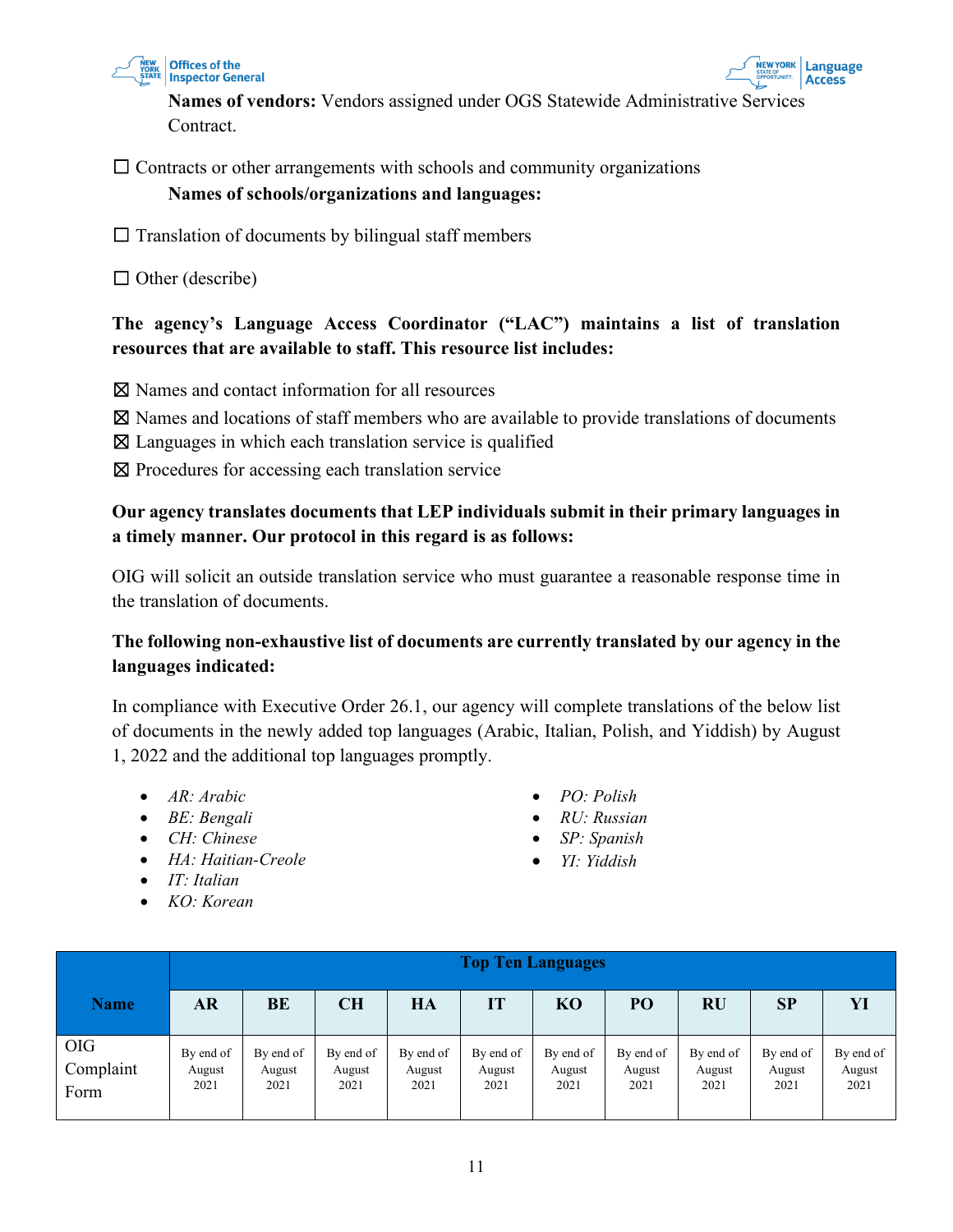

New documents identified for translation after the signing of this Plan and before the 2-year reassessment will be translated in a timely manner.

# **The process for ensuring that translations are accurate and incorporate commonly used words is as follows:**

OIG will ensure that plain language is used in materials produced before translation to ensure information is accessible to a broad range of literacy levels. OIG through its vendor will ensure that proofing/editing for both correctness and cultural sensitivity are vital components of the translation services provided.

<span id="page-11-0"></span>

**The person(s) in the agency who are responsible for training staff in language access services are:** Chief Counsel, Language Access Coordinator, and members of the Language Access Assessment Team.

## **The staff training includes the following components:**

☒ The agency's legal obligations to provide language access services

- ☒ The agency's resources for providing language access services
- ⊠ How to access and work with interpreters
- $\boxtimes$  Cultural competence and cultural sensitivity
- ⊠ How to obtain translation services
- ☒ Maintaining records of language access services provided to LEP individuals

### **The methods and frequency of training are as follows:**

OIG has added Language Access training as a part of OIG's annual all staff training curriculum. New staff are trained in Language Access as they are hired. OIG's Chief Counsel and Chief of Staff utilize, and incorporate information obtained from OIG's Language Access Plan into the annual staff training. In addition to OIG's front-line staff, all OIG staff are required on an annual basis to complete GOER's online Language Access training, available through the Statewide Learning Management System.

<span id="page-11-1"></span>

#### **A. Monitoring**

**Our agency's Language Access Coordinator ("LAC") will monitor implementation of the Plan to make sure we are in compliance. Our protocols in this regard are as follows:**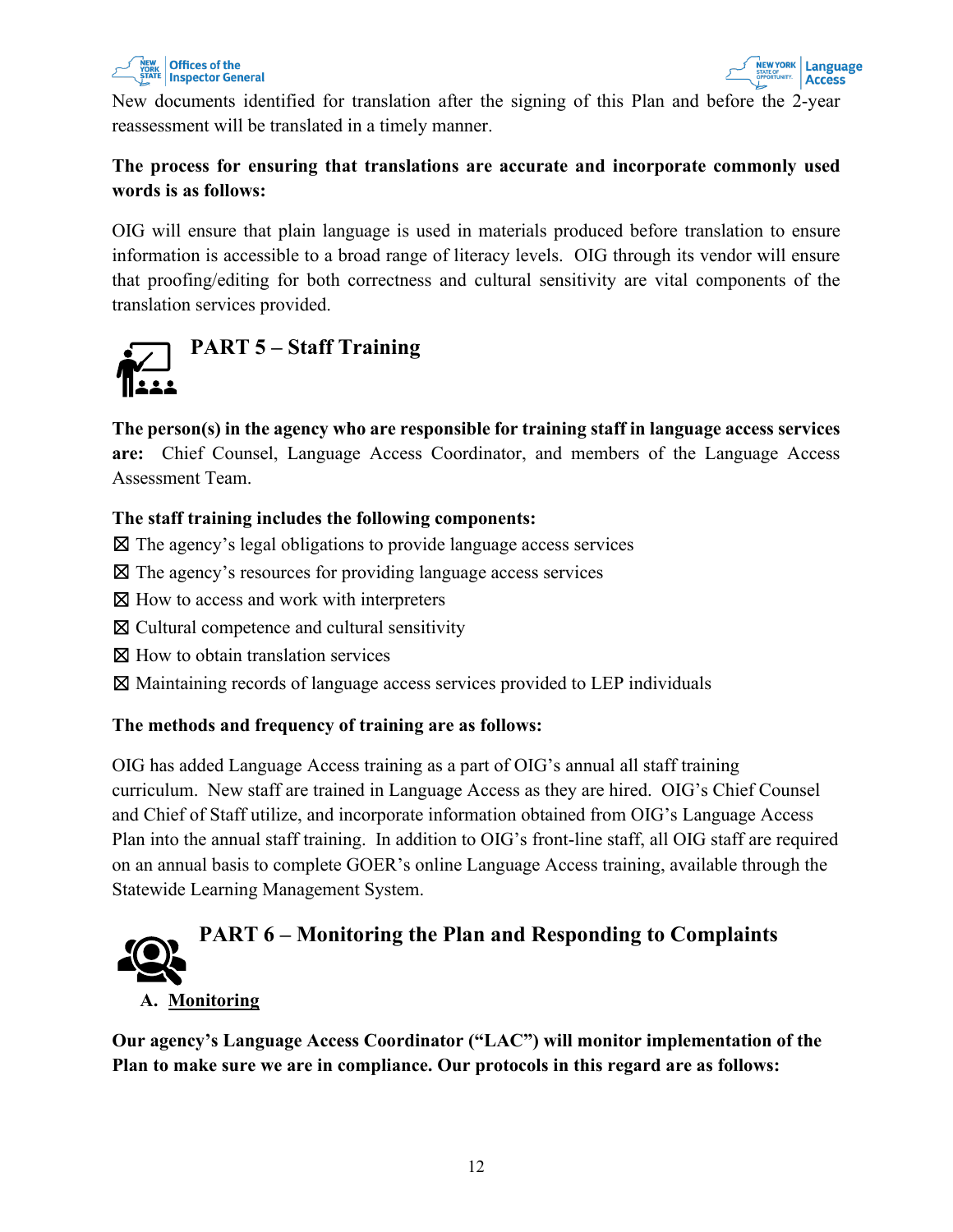

Monitoring of compliance with the Language Access Plan includes: monthly meetings with offices to assess compliance, concerns, and needs; ensuring annual training is completed by staff; and ongoing communication with the Language Access Committee.

## **B. Complaints**

**We provide information to the public in at least the top ten most commonly spoken non-English languages in the state, advising members of the public of their right to file a complaint if they feel that they have not been provided adequate language access services or have been denied access to services because of their limited English proficiency. We do not retaliate or take other adverse action because an individual has filed a language access complaint.** 

# **We display information on the right to file a complaint, and the procedures for filing a complaint, in the following manner:**

The standardized complaint forms, along with the procedures for filing a complaint, are available in all ten languages in our public offices upon request. The complaint forms are also available for download or online submission through our website. Additionally, information on the right to file a complaint is posted in the top ten languages on our website and in our offices in areas where it can be easily seen by the public.

# **We handle complaints made to the agency regarding the provision of language assistance services in the following manner:**

Complaints made to OIG regarding the provision of language assistance services are directed to OIG's Chief of Staff and Chief Counsel for review and handling, and if need be, with the assistance of the Division of Equal Opportunity Development.

<span id="page-12-0"></span>All complaints must be timely forwarded to the Statewide Language Access Coordinator.